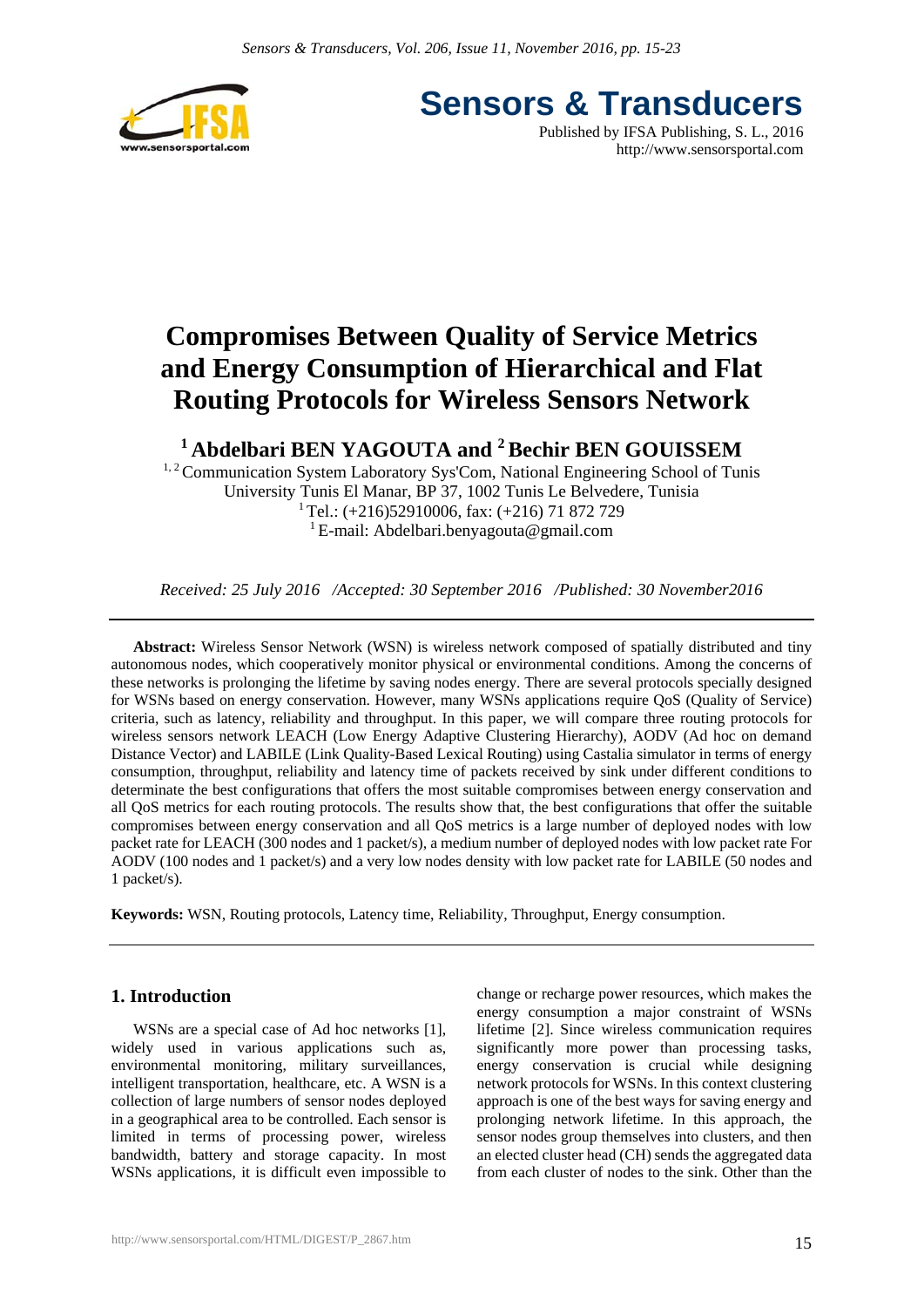power consumption criterion, some WSN applications such as, real-time applications require QoS criteria like latency.

On the other hand, there are other types of WSN applications like acoustic and imaging applications that requires significant throughput, as data must be streamed through the network and requires high reliability so that the captured information does not lose its relevance.

In this context, distance-vector routing protocols based on calculating of direction and distance to any link in a network and multi-hop routing can ensure a great throughput and high reliability.

There have been some works already done to compare the performances of energy conservation and quality of service between hierarchical routing protocols based in clustering approach and flat routing protocols based in distance vector as that in [3], who find that hierarchical routing protocols better conserves energy and provides low packets latency time and the flat routing protocols are more efficient in terms of throughput.

In this work, we have compared the same three WSNs routing protocols compared in [3]; AODV and LABILE based on distance-vector and LEACH based on clustering approach to determinate the best configurations that offers the most suitable compromises between energy conservation and QoS metrics for each routing protocols.

The source codes of these three routing protocols are developed for Omnet++/ Castalia simulator by GERCOM (research Group on Computer Network and Multimedia Communication) [4].

 The results show that, the best configurations that offer the suitable compromises between energy conservation and all QoS metrics is a large number of deployed nodes with low packet rate for LEACH (300 nodes and 1 packet/s), medium number of deployed nodes with low packet rate For AODV (100 nodes and 1 packet/s) and very low nodes density with low packet rate for LABILE (50 nodes and 1 packet/s).

The rest of the paper is organized as follows. In Section II, we review the related work in this field. Section III will provide an overview of the three routing protocols AODV, LABILE and LEACH. Section IV describes the common simulation settings used in different scenarios. Section V discusses the results and analysis; finally, we conclude the paper in Section VI.

#### **2. Related Work**

Various comparative studies have been made between hierarchical and flat routing protocols for WSNs based on the energy saving criteria and network lifetime such as in [5]. In those studies, AODV, LEACH and LEACH-E routing protocols are compared for energy efficiency and network lifetime. The simulation results show that, under different

simulation time, LEACH and LEACH-E protocols consume less energy than AODV. Indeed AODV has the least network lifetime.

Other works like in [3], LEACH, LABILE and AODV routing protocols are compared for energy consumption, network lifetime, latency time and throughput. The results prove that LEACH had the longest network stability period, consumes the least energy and had the least latency time, while the LABILE and AODV protocols have the highest throughput.

However, many WSNs applications require c compromise between energy conservation and some QoS criteria like imaging applications.

The particularity of this work is to compare hierarchical (LEACH) and flat routing protocols (AODV and LABILE) in terms of energy consumption, reliability, latency time and throughput under different scenarios to determinate the best configurations that offers the most suitable compromises between energy conservation and all QoS metrics for each routing protocols.

#### **3. Routing Protocols for WSN: an Overview**

WSNs routing protocols are classified according to their architecture or their operating principles into flat, location-based and hierarchical/cluster categories [6]. Flat routing protocols represent an appropriate solution for several applications, such as smart-homes, healthcare and environmental monitoring. Many applications employed in these scenarios have low tolerance for packet delay and loss.

On the other hand, routing protocols based on clustering are an alternative to improve QoS and energy consumption for many applications [7], such as multimedia traffic [8].

The energy saving, throughput, reliability and packets transmission delay represent a great worry for WSNs, and a real compromise between flat and hierarchical routing protocols; so, for these reasons we have chosen to compare AODV and LABILE and LEACH.

#### **3.1. AODV Routing Protocol**

AODV protocol [9] was originally proposed in RFC 3965. In AODV, on-demand routes can be discovered, which decrease the overhead, by using pairs of Route Request (RREQ) and Route Reply (RREP) messages. However, the route selection process is only based on the minimal number of hops, which is not suitable for ensuring energy-efficiency and reliable data transmission.

The deficiency of energy-efficiency mechanism results in energy holes and an uneven distribution of scarce network resources. Moreover, AODV only stores one possible route for a given destination node.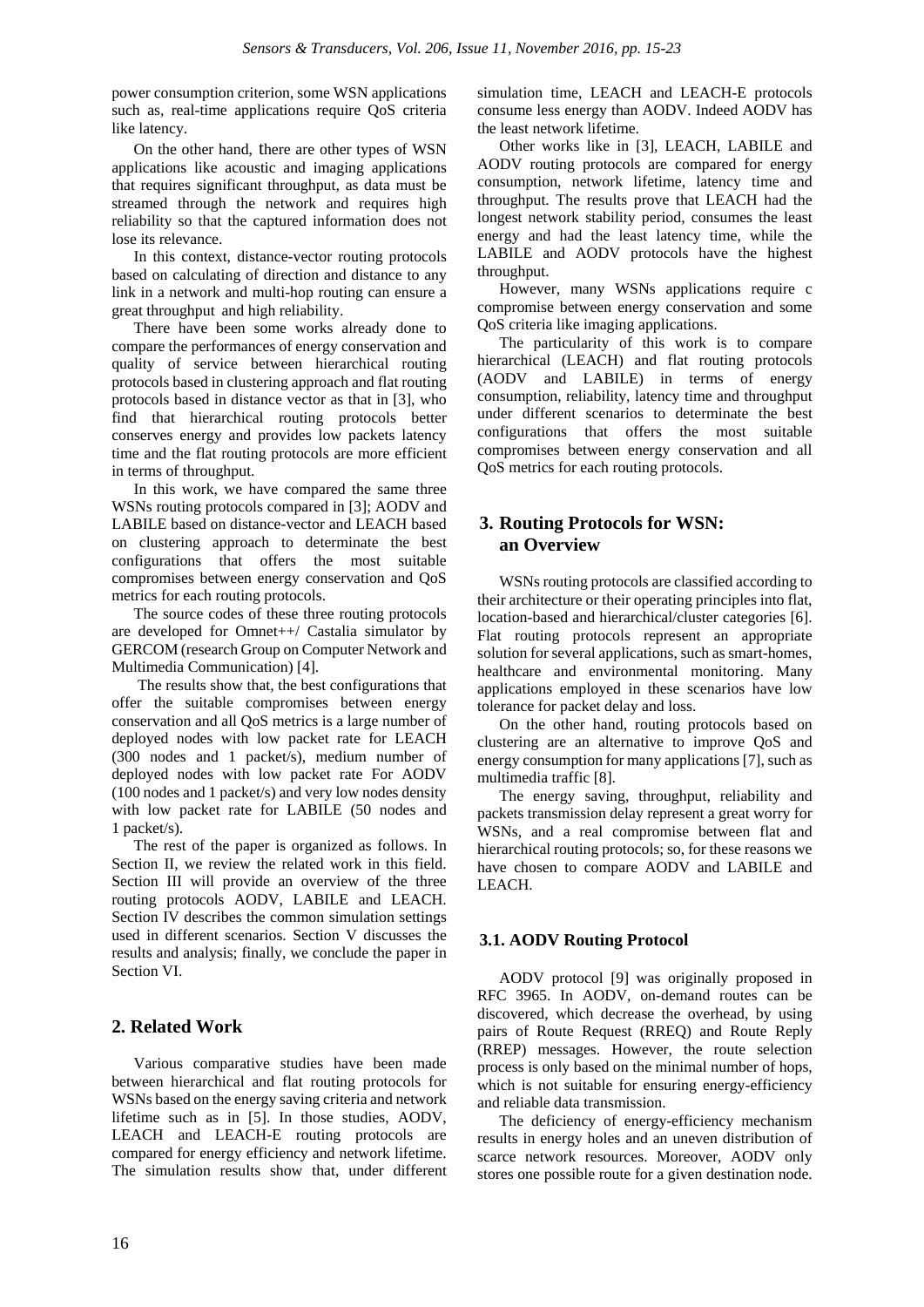This means that if a single route fails or is unavailable, a new route must be discovered, which requires more time and increases the delay or failure rate of data delivery.

#### **3.2. LABILE Routing Protocol**

LABILE [10] proposes a routing algorithm based on lexical structures and link quality evaluation. Using LQI, i.e., a metric provided by the physical layer of IEEE 802.15.4 standard, LABILE is able to evaluate the link quality. The LABILE proposal evaluates endto-end link quality by classifying the possible values of LQI, determines a threshold value for link classification, where the lowest values of LQI (below the threshold) are considered bad, and represents links that are more susceptible to packet loss. During the route discovery process, all the bad links are counted, recorded and reported with the aid of an additional field in RREQ and RREP messages. The purpose of LABILE is to select routes with good link qualities. However, this behaviour implies that these routes have an exhaustive use, and lead to the premature death of these nodes. This is due to a lack of mechanisms for determining when there is a need to use alternative routes.

#### **3.3. LEACH Routing Protocol**

LEACH [11], is the first hierarchical cluster based routing protocol for WSNs, developed by W. R. Heinzelman et al. from MIT. It is based on the concept of rounds where each round consists of two phases: first, clusters set up phase and second a steady state phase.

Cluster set-up phase: In this phase, each node decides whether or not to become a CH for the current round r. This decision is made by the node n choosing a number between 0 and 1 randomly. If the number is less than a threshold T (n), the node becomes a CH for the current round [11].

Steady set-up phase: In the steady working stage, each member node of the cluster sends data to the corresponding CH during the allocated communication slot. After receiving all the data, the CH aggregates it and sends to the sink.

In order to minimize the power consumption, the steady phase duration is kept far greater than the cluster constructing phase duration...

#### **4. Simulation Scenarios**

In this work, we want to make compromises between energy consumption, packet latency time, reliability and throughput by comparing hierarchical and flat WSNs routing protocols. In order to achieve convincing results, we will simulate the chosen protocols several times in various scenarios. For simulation, we will use the OMNET++/Castalia simulator [12].

By using the "Throughput Test" application implemented in Castalia simulator, we suppose that all nodes have data to sending, have an initial energy of 100 joules and randomly placed in a 100 m x 100 m area, and the base station is placed in the field centre  $(x=50 \text{ m}, y=50 \text{ m} \text{ and } z=0 \text{ m}).$ 

Table I depicts the common simulation settings for all scenarios, with the last three parameters that contain (\*) are specific to LEACH protocol.

| <b>Parameters</b>                           | <b>Values</b>                               |
|---------------------------------------------|---------------------------------------------|
| Routing protocols.                          | AODV, LABILE, LEACH.                        |
| Node deployment                             | Random (topology)                           |
| Number of Simulation                        | 20                                          |
| Repetition                                  |                                             |
| $\overline{\text{Sink}}$ Position (x, y, z) | $(50 \text{ m}, 50 \text{ m}, 0 \text{ m})$ |
| <b>Collision Model</b>                      | Simple collision                            |
| Area                                        | $100 \text{ m} \times 100 \text{ m}$        |
| Initial energy/node                         | 100 Joules                                  |
| <b>Sink Initial Energy</b>                  | 1000 Joules                                 |
| TX output power                             | -5 dBm                                      |
| Packet size                                 | 100 bytes                                   |
| Node Radio Buffer Size                      | 100 bytes                                   |
| Node Mac Buffer Size                        | 100 bytes                                   |
| Node Net. Buffer Size                       | 2048 bytes                                  |
| Sink Net. Buffer Size                       | 10240000 bytes                              |
| Application name                            | Throughput Test                             |
| Path loss exponent                          | 2.0 (Free Space)                            |
| Radio parameter file                        | CC2420.txt                                  |
| Round length *                              | 20 s (Duration between two                  |
|                                             | rounds)                                     |
| Slot length $*$                             | 0.2 ms (TDMA slot                           |
|                                             | dedicated to each node)                     |
| Routing percentage *                        | 0.05 (Percentage of Cluster                 |
|                                             | Head $5\%$ )                                |

**Table 1.** Global simulation parameters.

#### **5. Results and Analysis**

In this section, we will present results under different simulation scenarios by varying simulation time, node density and packets rate. These results are analysed to study the compromise between latency time, reliability, throughput, and energy consumption of these protocols.

#### **5.1. Throughput and Energy Consumption**

In this section, we have evaluated energy consumption and throughput (packets received by sink) for different scenarios described below.

**Time variation scenario:** In this scenario, we have simulated the protocols for different simulation times (20, 100, 200, 300) and analysed their performance in terms of energy consumption and throughput. The parameters of this scenario are illustrated in Table 2.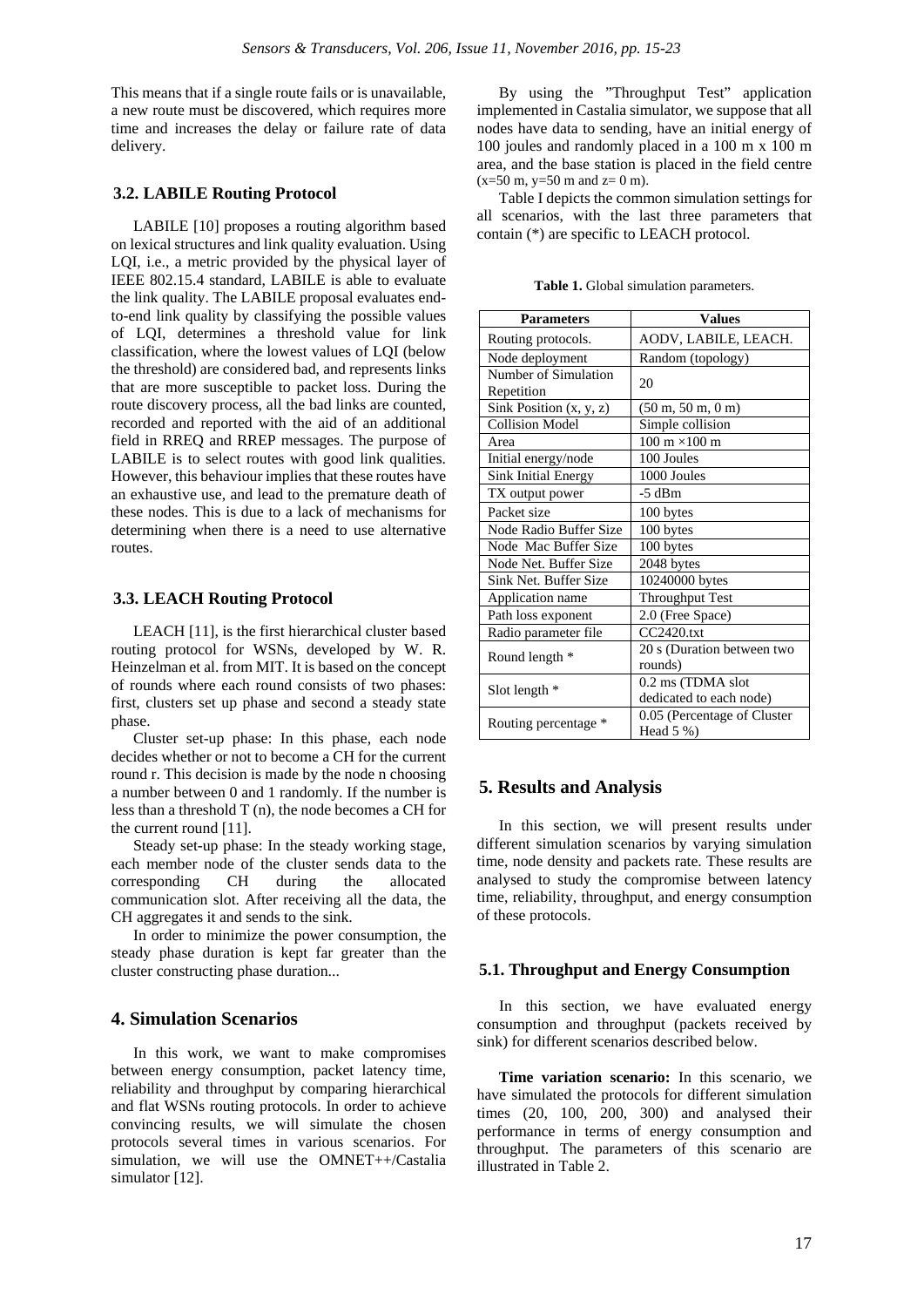**Table 2.** Time variation simulation parameters.

| <b>Parameters</b>      | Values            |
|------------------------|-------------------|
| Simulation time (s)    | 20, 100, 200, 300 |
| Number of nodes        | 100               |
| Packet rate (packet/s) |                   |

Throughput is defined as the number of packets received by the base station.

E/T ratio is defined by the ratio energy over Throughput expressed in [J / packet].

Throughput is defined by the number of packets received by the base station.

E/T ratio is defined by the ratio energy over Throughput expressed in [J / packet].

Fig. 1 shows the variation of total packets received by sink and the total energy consumed according to the simulation time.



**Fig. 1.** Throughput and Consumed Energy vs Time.

The graph depicts that by increasing simulation time, throughput and energy increases also for the three routing protocols but with different slopes in the following way:

For LEACH, if we increase simulation time from 20 s to 300 s, throughput increase also from 25 packets to 576 packets and energy increase also from 42j to 676j, supposedly with a ratio  $E/T = 1.18$  j/packets.

For LABILE, if we increase simulation time from 20s to 300s, throughput increase also from 102 packets to 4362 packets and energy increase also from 137j to 2057j, supposedly with a ratio E/T=0.48 j/packets.

For AODV, if we increase simulation time from 20 s to 300 s, throughput increase also from 795 packets to 18178 packets and energy increase also from 136j to 1972j, supposedly with a ratio  $E/T=$  $=0.117$  j/packets.

**Nodes density variation scenario:** In this scenario, we have simulated the protocols for different numbers of nodes (50, 100, 150, 200, 250, 300) and analysed their performance in terms of energy consumption and throughput. The parameters of this scenario are illustrated in Table 3.

The density D is defined by the number of nodes deployed in an area of  $100 \text{ m} \times 100 \text{ m}$ .

**Table 3.** Nodes density variation simulation parameters.

| <b>Parameters</b>      | Values                      |
|------------------------|-----------------------------|
| Simulation time (s)    | 100                         |
| Number of nodes        | 50, 100, 150, 200, 250, 300 |
| Packet rate (packet/s) |                             |

Fig. 2 below shows the variation of total packets received by sink and the total energy consumed according to the number of nodes. The graph depicts that by increasing the density of nodes:

For LEACH, if we increase the number of nodes from 50 nodes to 300 s, throughput increase also from 104 packets to 538 packets and energy increase also from 159j to 614j, and the E/T ratio decreases from 1.52 J/packet to 1.14 J/packet.

For LABILE, if we increase the number of nodes from 50 nodes to 300s, the total energy consumption increase also from 346j to 2016j and throughput increase also from 1322 packets for 50 nodes to 1826 packets for 200 nodes then decreases to 986 packets for 300 nodes so, the E/T ratio increases proportionally to the number of nodes from 0.26 j/packet to 2.05 j/packet.

For AODV, if we increase the number of nodes from 50 nodes to 300 s, the total energy consumption increase also from 332j to 2054j and throughput increase also from 2820 packets for 50 nodes to 4782 packets for 100 nodes then decreases to 3842 packets for 300 nodes so, the E/T ratio increases proportionally to the number of nodes from 0.117 j/packet to 0.53 j/packet.

**Throughput vs Comsumed Energy [Density variation scenario]** 



**Fig. 2.** Throughput and Consumed Energy vs Density.

So we can conclude that the best compromise between throughput and energy consumption is achieved with the following density:

D=100 nodes for AODV, with 4782 packets received by the sink and 680j total energy consumed, supposedly with a E/T ratio of 0.14 J/packet.

D=50 nodes for LABILE, with1322 packets received by sink and 346J energy consumed, supposedly with a ratio of 0.26 J/packet.

For LEACH, since throughput and energy consumption increases with very similar slopes so no compromise occurs between throughput and energy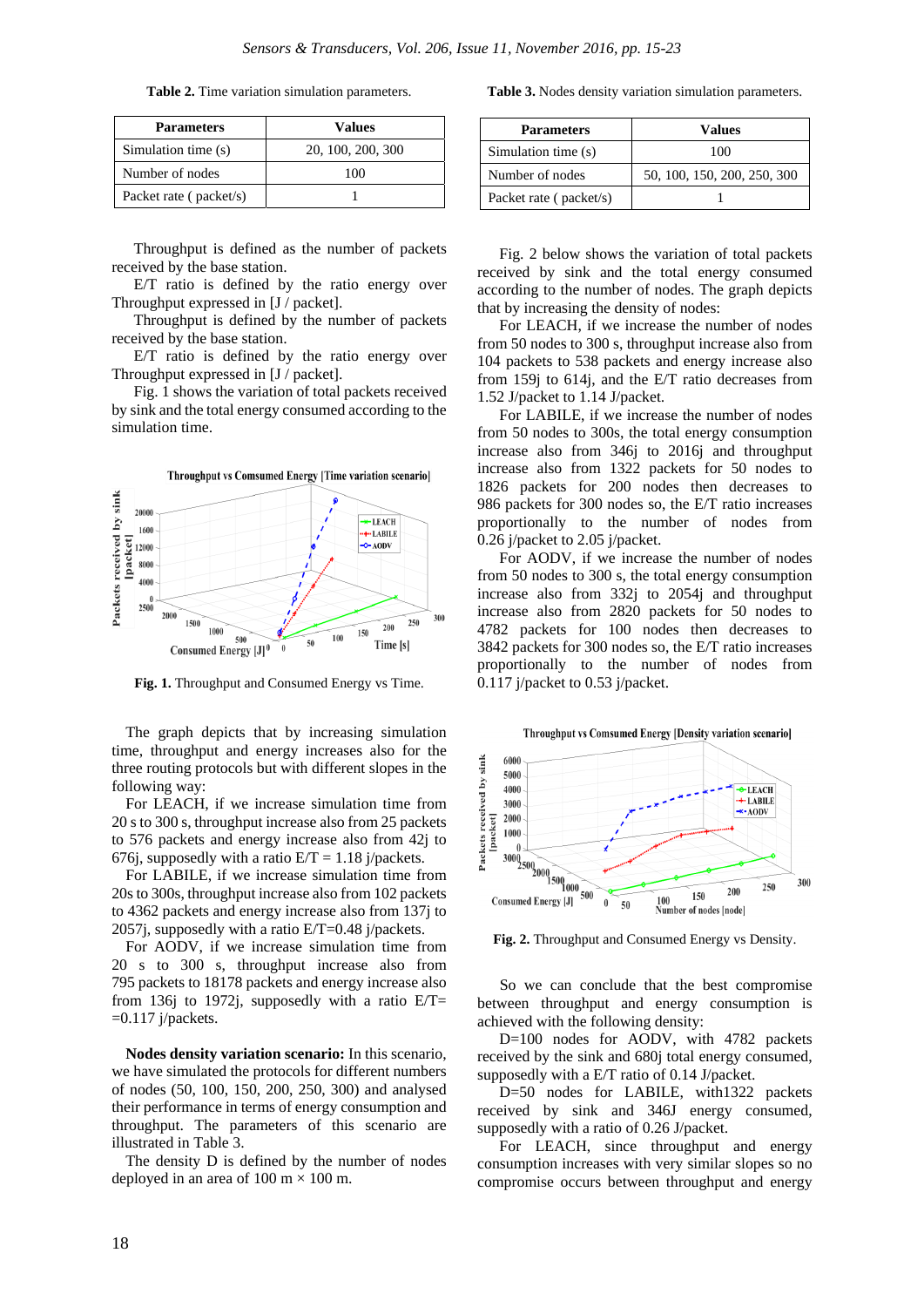consumption for the configurations shown in Table 1 and Table 3.

**Packet rate variation scenario:** In this scenario, we have simulated the protocols for different packet rate (1, 2, 4, 6, 8, 10, 12, 16, 20, 24, 28) and analysed their performance in terms of energy consumption and throughput. The parameters of this scenario are illustrated in Table 4.

The Packet rate PR is defined by the number of packets sent per second by each node.

**Table 4.** Packets rate variation simulation parameters.

| <b>Parameters</b>      | Values                                  |
|------------------------|-----------------------------------------|
| Simulation time (s)    | 100                                     |
| Number of nodes        | 100                                     |
| Packet rate (packet/s) | 1, 2, 4, 6, 8, 10, 12, 16, 20,<br>24.28 |
| Node Radio Buffer Size | 10000 bytes                             |
| Node Mac Buffer Size   | 10000 bytes                             |
| Node Net. Buffer Size  | 10000 bytes                             |

Fig. 3 shows the variation of total packets received by sink and the total energy consumed according to the packet rate.



**Fig. 3.** Throughput and Consumed Energy vs Packet Rate.

The graph depicts that by increasing Packet Rate the energy consumption increases for the three protocols but the throughput reaches a maximum and then decreases when the buffers become saturated for the three protocols but with different slopes in the following way:

For LEACH, if we increase the packet rate, throughput increases also from 175 packets for  $PR = 1$  packet/s until 973 packets for  $PR = 16$  packet/s then decreases to 485 packets for  $PR = 28$  packet/s and the energy consumption increases from 225J for PR=1 packet/s to 1630J for PR = 28 packet/s.

For LABILE, if we increase the packet rate, throughput increases also from 4169 packets for PR = 1 packet/s until 7283 packets for  $PR = 16$  packet/s then decreases to 6504 packets for PR = 28 packet/s and the energy consumption increases from 612j for PR=1 packet/s to 20190J for PR =28 packet/s.

For AODV, if we increase the packet rate, throughput increases also from 4277 packets for  $PR = 1$  packet/s to 6080 packets for  $PR = 26$  packet/s then decreases to 5893 packets for  $PR = 28$  packet/s and the energy consumption increases from 680j for PR=1 packet/s to 20509J for PR = 28 packet/s.

So we can conclude that the best compromise between throughput and energy consumption is achieved with the following packet rate:

PR=8 packets/s for LEACH with 714 packets received by sink and 586j, supposedly with a ratio of 0.82 J/packet.

PR=1 packet/s for LABILE with of 4169 packets received by sink and 612j, supposedly with a ratio of 0.14 J/packet.

PR=1packet/s for AODV with 4277 packets received by sink and 680j, supposedly with a ratio of 0.16 J/packet.

#### **5.2. Throughput and Reliability**

In this section, we have evaluated throughput and reliability for different scenarios described below.

**Time variation scenario:** In this scenario, we have simulated the protocols for different simulation times (20, 100, 200, 300) and analysed their performance in terms of throughput and reliability. The parameters of this scenario are illustrated in Table 5.

**Table 5.** Time variation simulation parameters.

| <b>Parameters</b>      | Values            |
|------------------------|-------------------|
| Simulation time (s)    | 20, 100, 200, 300 |
| Number of nodes        | 100               |
| Packet rate (packet/s) |                   |

Fig. 4 shows the variation of total packets received by sink and reliability according to the simulation time. The graph depicts that by increasing the simulation time, throughput and reliability increases for all protocols but with different slopes in the following way:

For LEACH, if we increase simulation time from 20 s to 300 s, throughput increase also from 25 packets to 576 packets and reliability increase from 1.4 % to 2.2 %.

For LABILE, if we increase simulation time from 20 s to 300 s, throughput increases also from 102 packets to 4362 packets and reliability increases from 5.5 % to 15.6 %.

For AODV, if we increase simulation time from 20 s to 300 s, throughput increases also from 795 packets to 18178 packets and reliability increases from 42 % to 61 %.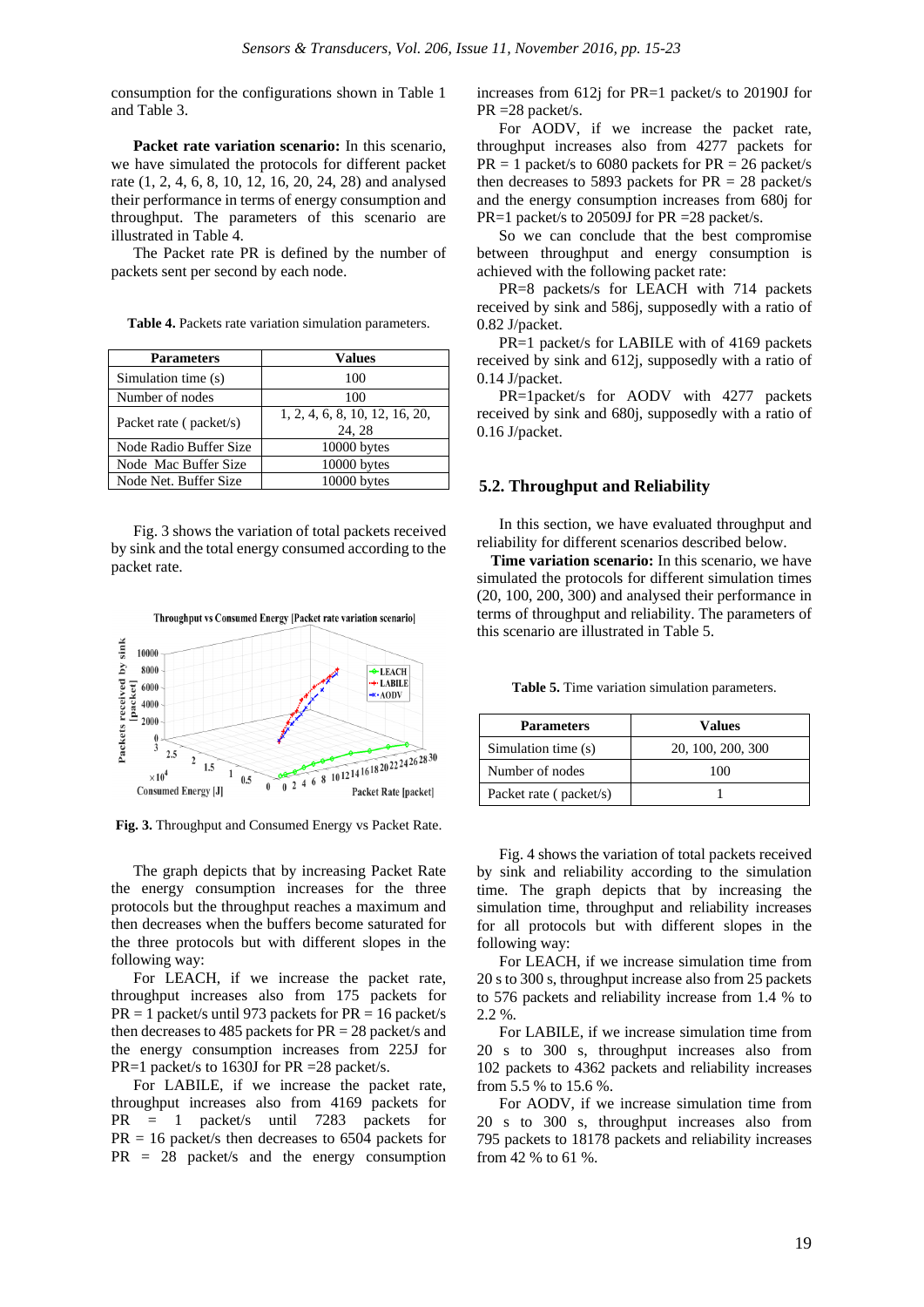

**Fig. 4.** Throughput and Reliability vs Time.

**Nodes density variation scenario:** In this scenario, we have simulated the protocols for different numbers of nodes (50, 100, 150, 200, 250, 300) and analysed their performance in terms of throughput and reliability. The parameters of this scenario are illustrated in Table 6.

**Table 6.** Nodes density variation simulation parameters.

| <b>Parameters</b>      | <b>Values</b>               |
|------------------------|-----------------------------|
| Simulation time (s)    | 100                         |
| Number of nodes        | 50, 100, 150, 200, 250, 300 |
| Packet rate (packet/s) |                             |

Fig. 5 shows the variation of total packets received by sink and reliability according to the number of nodes.



**Fig. 5.** Throughput and Reliability vs Density.

The graph depicts that by increasing nodes density, throughput evolves as cited in above scenarios of nodes density variation and the reliability decreases with different slopes as follows:

For LEACH, the reliability decreases from 2.1 % for 50 nodes to 1.6 % for 300 nodes.

For LABILE, the reliability decreases from 27 % for 50 nodes to 1.7 % for 300 nodes.

For AODV, the reliability decreases from 60 % for 50 nodes to 8 % for 300 nodes.

So we can conclude that the best compromise between throughput and energy consumption is achieved with the following density:

D=300 nodes for LEACH, with a throughput of 538 packets received by sink and 1.6 % of reliability.

D=50 nodes for LABILE, with a throughput of 1322 packets received by sink and 27 % of reliability. D=100 nodes for AODV, with a throughput of

4782 packets received by sink and 50 % of reliability.

**Packet rate variation scenario**: In this scenario, we have simulated the protocols for different packet rate (1, 2, 4, 6, 8, 10, 12, 16, 20, 24, 28) and analysed their performance in terms throughput and reliability. The parameters of this scenario are illustrated in Table 7.

**Table 7.** Packets rate variation simulation parameters.

| <b>Parameters</b>      | Values                                  |
|------------------------|-----------------------------------------|
| Simulation time (s)    | 100                                     |
| Number of nodes        | 100                                     |
| Packet rate (packet/s) | 1, 2, 4, 6, 8, 10, 12, 16, 20,<br>24.28 |
| Node Radio Buffer Size | 10000 bytes                             |
| Node Mac Buffer Size   | 10000 bytes                             |
| Node Net. Buffer Size  | 10000 bytes                             |

Fig. 6 shows the variation of total packets received by sink and reliability according to the packet rates.



**Fig. 6.** Throughput and Reliability vs Packet Rate.

The graph depicts that by increasing the packet rate PR, throughput evolves as cited in above scenarios of packet rate variation and the reliability decreases for the three protocols but with different slopes as follows:

For LEACH, the reliability decreases from 1.7 % for 1 packet/s to 0.17 % for 28 packets/s

For LABILE, the reliability decreases from 42 % for 1 packet/s to 4 % for 28 packets/s

For AODV, the reliability decreases from 43 % for 1 packet/s to 2.1 % for 28 packets/s.

So we can conclude that the best compromise between throughput and energy consumption is achieved with the following packet rates: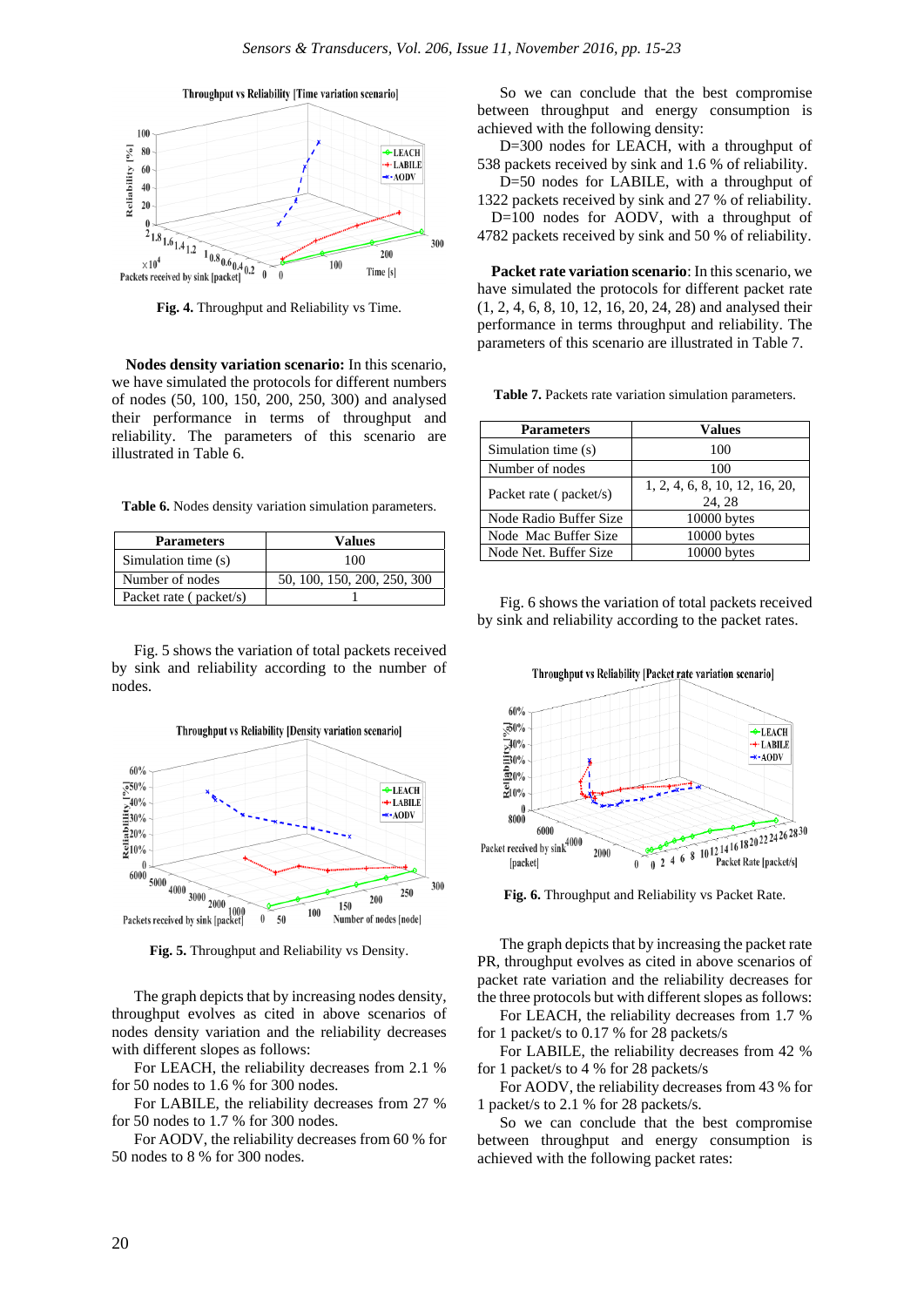PR=12 packets/s for LEACH, with 827 packets received by sink and 0.7 % of reliability.

PR=1 packets/s for LABILE with 4168 packets received by sink and 43 % of reliability.

PR=1 packets/s for AODV with 4277 packets received by sink and 42 % of reliability.

#### **5.3. Throughput and Latency Time**

In this section, we have evaluated throughput and latency time for different scenarios described below.

**Time variation scenario:** In this scenario, we have simulated the protocols for different simulation times (20, 100, 200, 300) and analysed their performance in terms of throughput and latency time. The parameters of this scenario are illustrated in Table 8.

The percentage  $L_{20}$  is defined by the percentage of packets that arrive at the Base Station with a latency time less than 20 ms.

**Table 8.** Time variation simulation parameters.

| <b>Parameters</b>      | Values            |
|------------------------|-------------------|
| Simulation time (s)    | 20, 100, 200, 300 |
| Number of nodes        | 100               |
| Packet rate (packet/s) |                   |

Fig. 7 shows the variation of total packets received by sink and the percentage of packets that arrive at the sink with a latency time less than 20 ms according to the simulation time.

The graph depicts that by increasing simulation time, throughput increases for the three protocols as cited above in the time variation scenario but the  $L_{20}$ percentage remains almost constant for the three protocols as follows: 91 % for LEACH, 21 % for LABILE and 6 % for AODV.



**Fig. 7.** Throughput and Latency vs. Time.

**Nodes density variation scenario:** In this scenario, we have simulated the protocols for different numbers of nodes (50, 100, 150, 200, 250, 300) and analysed their performance in terms of throughput and latency time. The parameters of this scenario are illustrated in Table 9.

**Table 9.** Nodes density variation simulation parameters.

| <b>Parameters</b>      | Values                      |
|------------------------|-----------------------------|
| Simulation time (s)    | 100                         |
| Number of nodes        | 50, 100, 150, 200, 250, 300 |
| Packet rate (packet/s) |                             |

Fig. 8 below shows the variation of total packets received by sink and the percentage of packets that arrive at the sink with a latency time less than 20 ms according to the number of nodes.

The graph depicts that by increasing nodes density D, throughput evolves as cited in above scenarios of nodes density variation and the latency time represented by  $L_{20}$  decreases for the three routing protocols with different slopes as follows:

For LEACH, the percentage  $L_{20}$  decreases proportionally from 94 % for 50 nodes to 86 % for 300 nodes.

For LABILE, the percentage  $L_{20}$  decreases proportionally from 28 % for 50 nodes to 6 % for 300 nodes.

For AODV, the percentage  $L_{20}$  decreases proportionally from 11 % for 50 nodes to 0.1 % for 300 nodes.



**Fig. 8.** Throughput and Latency vs. Density.

So we can conclude that the best compromise between throughput and latency time is achieved with the following density:

D=300 nodes for LEACH, with 540 packets received by sink that 85 % of them arriving at the sink with a latency time less than 20 ms.

D=50 nodes for LABILE, with 1322 packets received by sink that 27 % of them arriving at the sink with a latency time less than 20 ms.

D=100 nodes for AODV with 4782 packets received by sink that 6 % of them arriving at the sink with a latency time less than 20 ms.

**Packet rate variation scenario**: In this scenario, we have simulated the protocols for different packet rates and analysed their performance in terms throughput and latency time. The parameters of this scenario are illustrated in Table 10.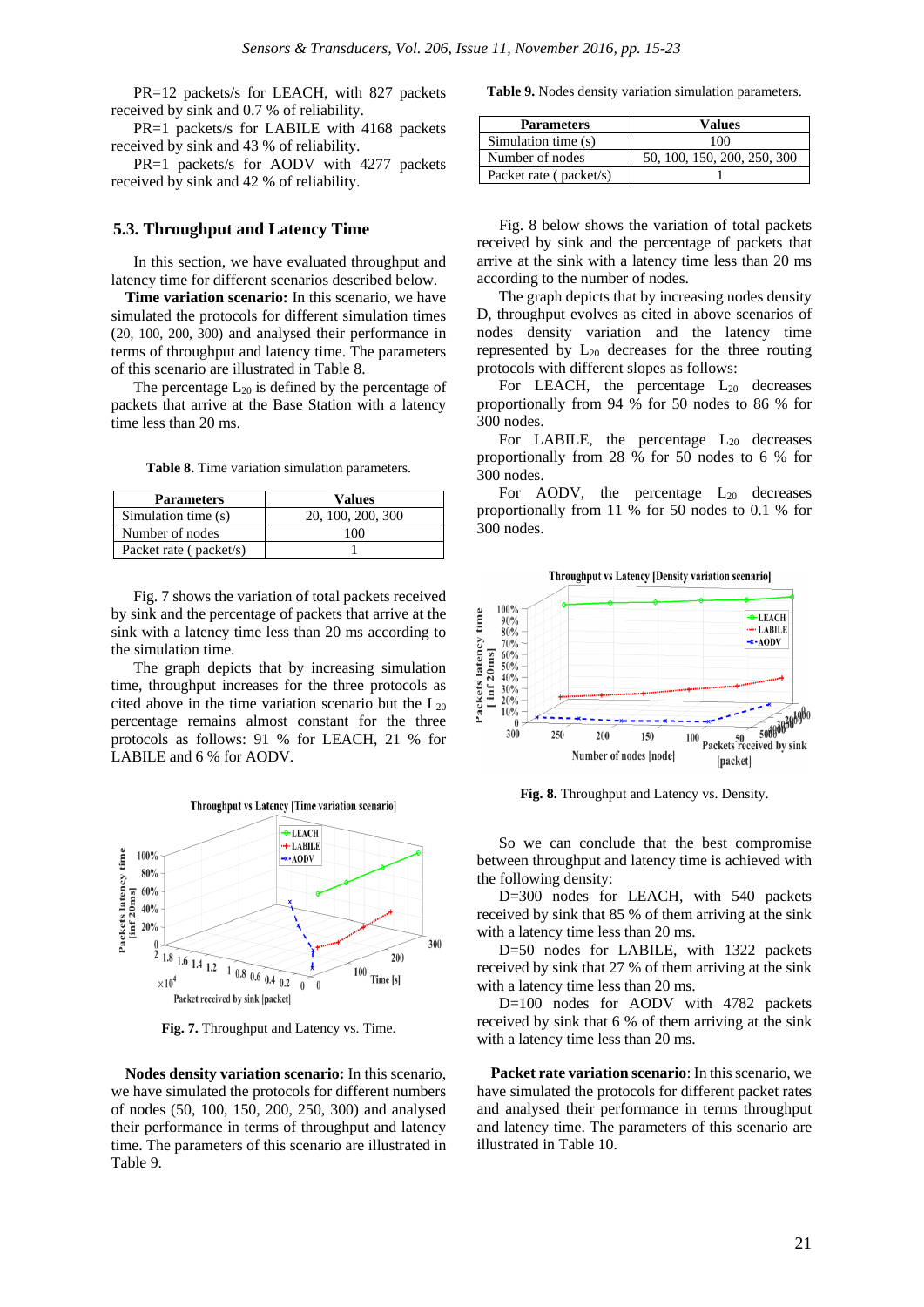| <b>Parameters</b>      | <b>Values</b>                           |
|------------------------|-----------------------------------------|
| Simulation time (s)    | 100                                     |
| Number of nodes        | 100                                     |
| Packet rate (packet/s) | 1, 2, 4, 6, 8, 10, 12, 16, 20,<br>24.28 |
| Node Radio Buffer Size | 10000 bytes                             |
| Node Mac Buffer Size   | 10000 bytes                             |
| Node Net. Buffer Size  | 10000 bytes                             |

**Table 10.** Packets rate variation simulation parameters.

Fig. 9 below shows the variation of total packets received by sink and the percentage of packets that arrive at the sink with a latency time less than 20 ms according to the packets rate. The graph depicts that by increasing Packet rate PR, throughput evolves as cited in above scenario of packet rate variation and the latency time represented by L20 decreases for the three routing protocols with different slopes as follows:

For LEACH, the percentage  $L_{20}$  decreases proportionally from 91 % for PR=1packet/s to 0 % for PR=24 packets/s.

For LABILE, the percentage  $L_{20}$  decreases proportionally from 2.5 % for PR=1packet/s to 0 % for PR=4 packets/s.

For LABILE, the percentage  $L_{20}$  decreases proportionally from 1.2 % for PR=1packet/s to 0 % for PR=2 packets/s.



**Fig. 9.** Throughput and Latency vs Packet Rate.

So we can conclude that the best compromise between throughput and latency time is achieved with the following packet rate:

PR=2 packets/s for LEACH, with 540 packets received by sink that 80 % of them arriving at the sink with a latency time less than 20 ms.

PR=2 packets/s for LABILE, with 5240 packets received by sink that 1 % of them arriving at the sink with a latency time less than 20 ms.

PR=1 packets/s for AODV with 4280 packets that 1 % of them arriving at the sink with a latency time less than 20 ms.

#### **6. Conclusions**

In WSNs, a significant consideration has been given to the prolongation of node lifetime. Efficient utilization of energy is crucial for enhancing the node lifetime. Although wireless network sensors routing protocols like ad hoc on demand distance vector can be used, they usually do not focus on energy conservation, network lifetime prolongation of sensor nodes and delay to send data.

In this paper, we have evaluated three routing protocols for WSNs namely AODV, LABILE and LEACH using Castalia Simulator for energy consumption, throughput, reliability and latency time with reference to simulation time, number of deployed nodes and rate of transmitted packets to determinate the best configurations that offers the most suitable compromises between energy conservation and QoS metrics for each routing protocols.

For LEACH, under different scenarios, as shown above in Table 1, 2, 3 and 4, the results show that with a density of 300 nodes/100  $\times$  100 $m<sup>2</sup>$  and a packet rate of 1 packet/s, we obtain the best compromise between energy consumption and all QoS metrics with total consumed energy of 614j, 1.6 % of reliability and 538 packets received by sink that 85 % of them arriving at the sink with a latency time less than 20 ms.

For LABILE, under different scenarios, as shown above in Tables 1, 2, 3 and 4, the results show that with a density of 50 nodes/100  $\times$  100 m<sup>2</sup> and a packet rate of 1 packet/s, we obtain the best compromise between energy consumption and all QoS metrics with total consumed energy of 346 j, 27 % of reliability and 1322 packets received by sink that 28 % of them arriving at the sink with a latency time less than 20 ms.

For AODV, under different scenarios, as shown above in Tables 1, 2, 3 and 4, the results show that with a density of 100 nodes/100  $\times$  100 m<sup>2</sup> and a packet rate of 1 packet/s, we obtain the best compromise between energy consumption and all QoS metrics with total consumed energy of 332 j, 57 % of reliability and 2820 packets received by sink that 11 % of them arriving at the sink with a latency time less than 20 ms.

So we can conclude that, LEACH protocol is suitable for WSN applications, with large number of deployed nodes but with a low packet rate (300 nodes and 1 packet/s), AODV is suitable for WSN applications with medium number of deployed nodes and with a low rate (100 nodes and 1 packet/s) and LABILE is suitable for WSN applications that requires very low nodes density with a low packet rate (50 nodes and 1 packet/s).

#### **Acknowledgements**

The authors would like to thank the anonymous reviewers for their helpful comments. They would also like to thank the Editors for their generous comments and support during the review process.

#### **References**

[1]. C. M. Cordeiro, D. and P. Agrawal, Ad Hoc and Sensor Networks: Theory and Applications, *World Scientific Publication,* 2006.